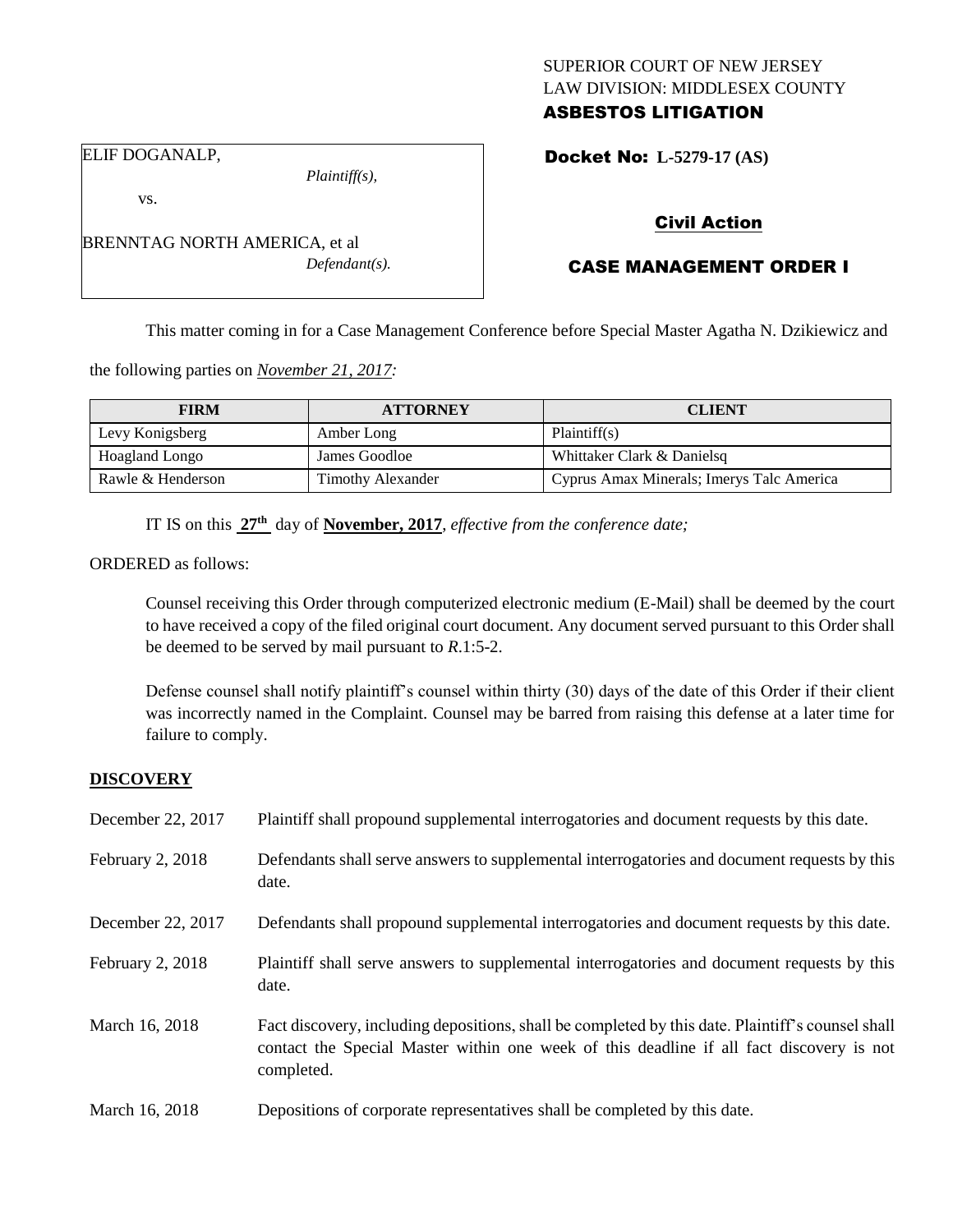## **EARLY SETTLEMENT**

June 1, 2017 Settlement demands shall be served on all counsel and the Special Master by this date.

## **SUMMARY JUDGMENT MOTION PRACTICE**

| April 13, 2018 | Plaintiff's counsel shall advise, in writing, of intent not to oppose motions by this date. |
|----------------|---------------------------------------------------------------------------------------------|
| April 27, 2018 | Summary judgment motions shall be filed no later than this date.                            |
| May 25, 2018   | Last return date for summary judgment motions.                                              |

## **MEDICAL DEFENSE**

| April 16, 2018 | Plaintiff shall serve medical expert reports by this date.                                                                                                                                                                                               |
|----------------|----------------------------------------------------------------------------------------------------------------------------------------------------------------------------------------------------------------------------------------------------------|
| April 16, 2018 | Upon request by defense counsel, plaintiff is to arrange for the transfer of pathology specimens<br>and x-rays, if any, by this date.                                                                                                                    |
| June 29, 2018  | Defendants shall identify its medical experts and serve medical reports, if any, by this date. In<br>addition, defendants shall notify plaintiff's counsel (as well as all counsel of record) of a<br>joinder in an expert medical defense by this date. |

## **LIABILITY EXPERT REPORTS**

| April 16, 2018 | Plaintiff shall identify its liability experts and serve liability expert reports or a certified expert |  |  |
|----------------|---------------------------------------------------------------------------------------------------------|--|--|
|                | statement by this date or waive any opportunity to rely on liability expert testimony.                  |  |  |
|                |                                                                                                         |  |  |

June 29, 2018 Defendants shall identify its liability experts and serve liability expert reports, if any, by this date or waive any opportunity to rely on liability expert testimony.

#### **ECONOMIST EXPERT REPORTS**

- April 16, 2018 Plaintiff shall identify its expert economists and serve expert economist report(s), if any, by this date or waive any opportunity to rely on economic expert testimony.
- June 29, 2018 Defendants shall identify its expert economists and serve expert economist report(s), if any, by this date or waive any opportunity to rely on economic expert testimony.

#### **EXPERT DEPOSITIONS**

July 23, 2018 Expert depositions shall be completed by this date. To the extent that plaintiff and defendant generic experts have been deposed before, the parties seeking that deposition in this case must file an application before the Special Master and demonstrate the necessity for that deposition. To the extent possible, documents requested in a deposition notice directed to an expert shall be produced three days in advance of the expert deposition. The expert shall not be required to produce documents that are readily accessible in the public domain.

#### **PRE-TRIAL AND TRIAL**

| July 13, 2018 $\circledcirc$ 10:00am | Settlement conference. All defense counsel shall appear with authority to negotiate  |  |  |
|--------------------------------------|--------------------------------------------------------------------------------------|--|--|
|                                      | settlement and have a representative authorized to negotiate settlement available by |  |  |

 $\_$  ,  $\_$  ,  $\_$  ,  $\_$  ,  $\_$  ,  $\_$  ,  $\_$  ,  $\_$  ,  $\_$  ,  $\_$  ,  $\_$  ,  $\_$  ,  $\_$  ,  $\_$  ,  $\_$  ,  $\_$  ,  $\_$  ,  $\_$  ,  $\_$  ,  $\_$  ,  $\_$  ,  $\_$  ,  $\_$  ,  $\_$  ,  $\_$  ,  $\_$  ,  $\_$  ,  $\_$  ,  $\_$  ,  $\_$  ,  $\_$  ,  $\_$  ,  $\_$  ,  $\_$  ,  $\_$  ,  $\_$  ,  $\_$  ,